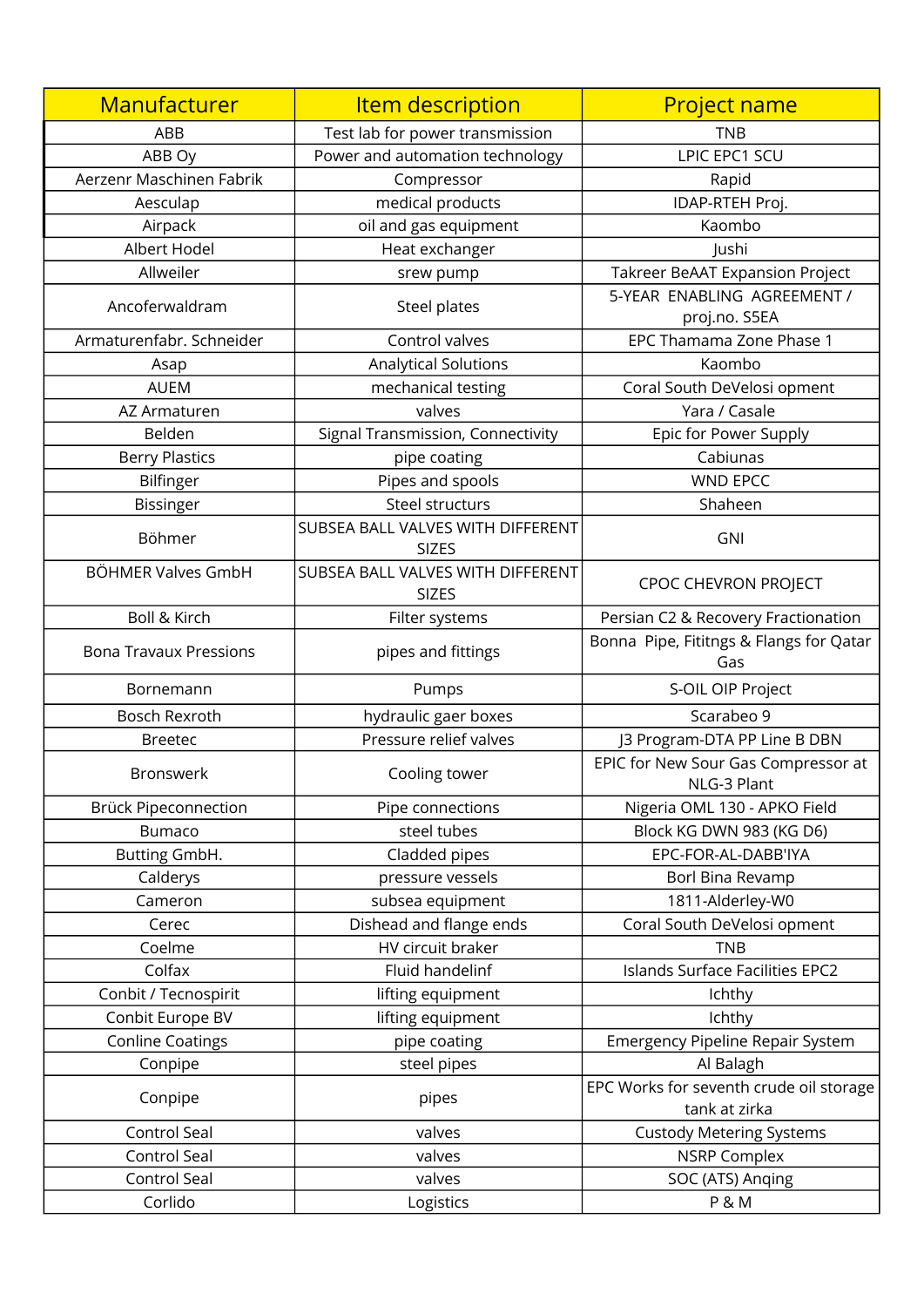| Deprest                       | Pressure ve#                                                           | Optara                                                      |
|-------------------------------|------------------------------------------------------------------------|-------------------------------------------------------------|
| Dietrich                      | Process Systems                                                        | LR Mumbai                                                   |
| Doedijns                      | Solutions for industries                                               | Kaombo                                                      |
| Dylan Staal                   | Steel solutions                                                        | Wasit gas plant                                             |
| <b>Eaton Electric</b>         | Distribution boards (Atex)                                             | <b>WND EPCC</b>                                             |
| EBK                           | WELDED PIPES WITH DIFFERENT SIZES                                      | M11 Junction 7a                                             |
| <b>EBK</b>                    | <b>WELDED PIPES WITH DIFFERENT SIZES</b>                               | Peterbourough and Huntingdon<br>Diversion Project           |
| <b>EBK</b>                    | WELDED PIPES WITH DIFFERENT SIZES                                      | Willington Project                                          |
| <b>EBRO ARMATUREN</b>         | <b>BUTTERFLY VALVES</b>                                                | VICTORIAN DESALINATION PROJECT                              |
| Econosto                      | Flow control                                                           | Sohar Refinery Improvement                                  |
| EEW                           | WELDED PIPES WITH DIFFERENT SIZES                                      | Zohr Tuxor                                                  |
| Ellimetal                     | Colums for petro chemic industry                                       | 1809-USA-W ENAP                                             |
| Elster                        | measurement systems                                                    | AFP-TFP                                                     |
| Emereson                      | <b>Automation solutions</b>                                            | <b>EPIC Refinery</b>                                        |
| Energietechnik                | Retaining rings                                                        | Obra Jawaharpur                                             |
| Enexio                        | Cooling systemms                                                       | JIGCC Package 5                                             |
| Ensival Moret Belgium         | Pumps                                                                  | Rath Chakra, polypropylene proj.,<br>Paradip                |
| <b>Eugen Schnabel Coating</b> | WELDED PIPES WITH DIFFERENT SIZES                                      | <b>Bord Gais</b>                                            |
| Europipe                      | WELDED PIPES WITH DIFFERENT SIZES                                      | Cadent Gas                                                  |
| Europipe                      | WELDED PIPES WITH DIFFERENT SIZES                                      | Feeder 9 UK                                                 |
| Europipe                      | WELDED PIPES WITH DIFFERENT SIZES                                      | HS <sub>2</sub>                                             |
| Europipe                      | WELDED PIPES WITH DIFFERENT SIZES                                      | Humber Pipeline Replacement                                 |
| Europipe                      | WELDED PIPES WITH DIFFERENT SIZES                                      | South West Scotland Onshore System<br>Reinforcement (SWSOS) |
| Europipe                      | WELDED PIPES WITH DIFFERENT SIZES<br><b>AND</b><br><b>GRADE L450ME</b> | <b>HS2 DIVERSION PROJECT</b>                                |
| <b>EUROPIPE</b>               | WELDED PIPES WITH DIFFERENT SIZES                                      | FELINDRE RECYCLE LOOP PROJECT                               |
| F.Schuck GmbH.                | pipeline equipment                                                     | <b>GNI</b>                                                  |
| FIB Process Equipm.           | Process equipment                                                      | <b>Taean IGCC Power Plant</b>                               |
| Flender                       | Gear box                                                               | Ain Dar & Fazran                                            |
| Flowserve                     | pumps and valves                                                       | Atlas                                                       |
| Flowserve                     | pumps and compressors                                                  | <b>IOCL Pipeline</b>                                        |
| Flowserve                     | Sealing systems                                                        | Kauter Depletion Compression                                |
| Fluor Esso                    | Petrochemical products                                                 | ET 15005 - 2205                                             |
| <b>FMC</b>                    | Seperation systems                                                     | Atoll DeVelosi opment                                       |
| Frames                        | Tanks for FPSO application                                             | Kaombo                                                      |
| FSM Frankenberger             | Environmental technologies                                             | Pretratamiento Edar Galindo                                 |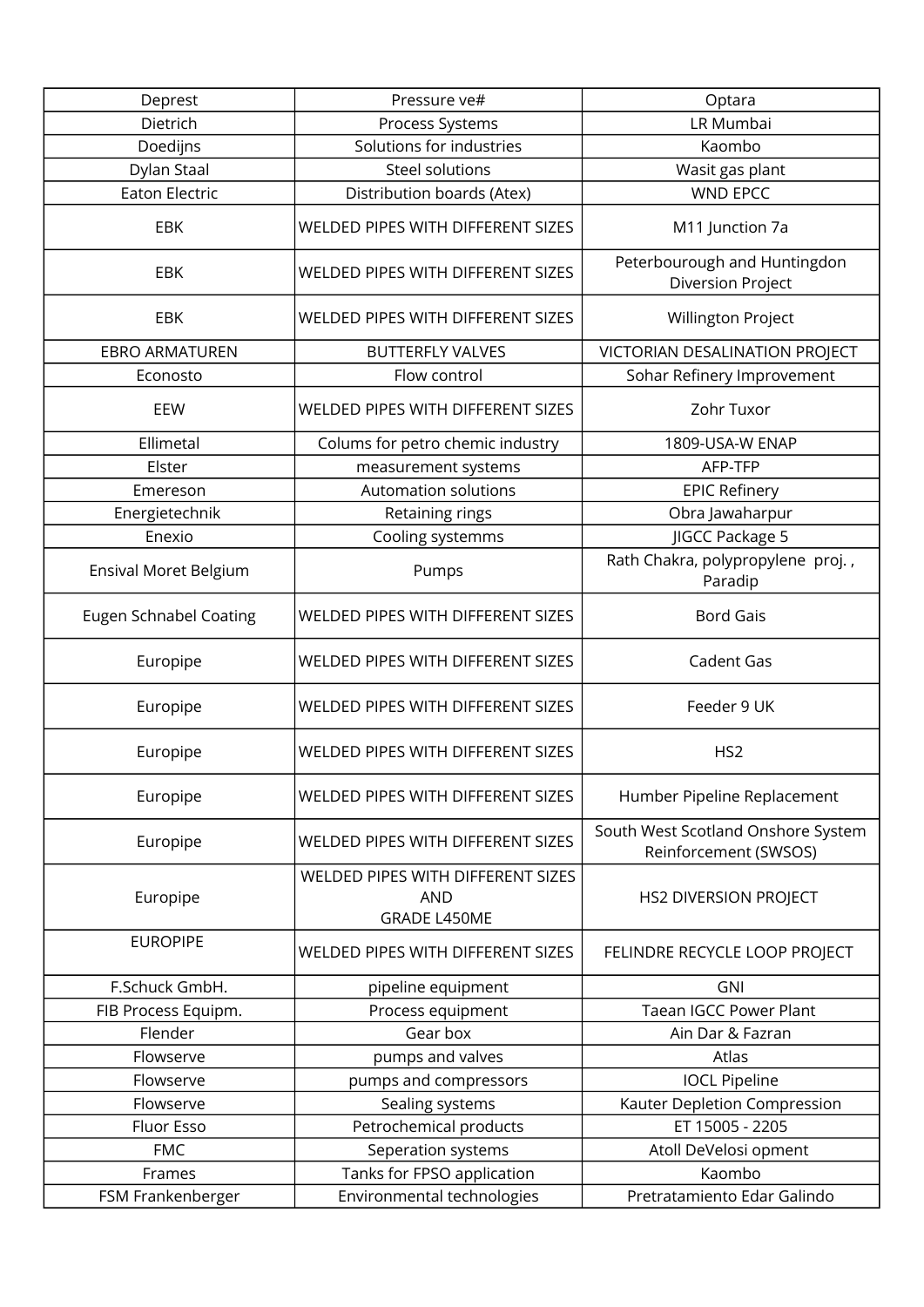| Funke                    | Heat exchanger                                 | Vadadora Project                                                           |
|--------------------------|------------------------------------------------|----------------------------------------------------------------------------|
| <b>GE Grid</b>           | Heat exchanger                                 | not known                                                                  |
| <b>GE Grid</b>           | Transformer                                    | <b>TNB</b>                                                                 |
| <b>GEA Polacel</b>       | Cooling tower                                  | Refinery Off Gas (ROG) Project                                             |
| Gerb                     | Anti vibration systems                         | Nuppl Ghatampur                                                            |
| Gestra                   | Control valves                                 | GuiZhou Zhenfeng Project                                                   |
| Gladis-Busch             | separation internals                           | Kaombo                                                                     |
| Grid Solutions S.p.A.    | Transformer                                    | <b>TNB</b>                                                                 |
| Hach Lange               | Water analysis                                 | Shuaibah III Expansion II Desalination<br>Plant                            |
| Hapam                    | HV circuit braker                              | PMU Kampung Awah                                                           |
| Hartmann                 | Valves                                         | Gas Wellheads MC                                                           |
| Hegwein                  | Tank construction                              | Mirfa Unit V1-V2-V3                                                        |
| Hendrik Veder            | Ropes                                          | Ichthy                                                                     |
| Herose                   | safety valves                                  | Jemena NGP                                                                 |
| Howden                   | Ventilator blades                              | Algeria Naama CCPP                                                         |
| Howden Netherlands BV    | Ventilator blades                              | Conversion of Qassim Simple Cycle Ext.<br>   8                             |
| <b>HP Valves</b>         | Control valves                                 | Ad on Grafi Block 2 (GRT)                                                  |
| <b>HP Valves</b>         | Control valves                                 | ASHALIM-M 25 - ASHALIM M26                                                 |
| <b>HP Valves</b>         |                                                | KUSILE 6X800MW PROJECT                                                     |
| Welland & Tuxhorn        | Valves                                         | &                                                                          |
| Sempbel AG               |                                                | MEDUPI 6X800MW PROJECT                                                     |
| Huisman                  | cranes and winches                             | 570mT Multi Lay System (MLS)+ 2x<br>400mT offshore Mast Crane (12 mtr Jib) |
| <b>Hunting Energy</b>    | Pipe connections                               | various                                                                    |
| Hydrogenics Europe BV    | Hydrogen generation and fuel cell<br>products  | Ras Dijuet                                                                 |
| <b>IBMO</b>              | Sealing systems                                | Shaz Deniz                                                                 |
| Icarus                   | pipes and fittings                             | Egina                                                                      |
| Icarus                   | pipes and plates                               | Industrial Water Management                                                |
| Igus                     | MV supply system / moring dolphin              | <b>Bahrain LNGIT Project</b>                                               |
| IMT                      | heli deck lighting systems                     | ADMA OPCO Al-Nasr Full Field                                               |
| Inductotherm             | welding technologies                           | Induction Heater for 7 # CGL at<br>Kwangyang Works                         |
| Indufil                  | Insulating systems                             | Cameron                                                                    |
| Interdam                 | Blast and fire resistant doors                 | RIL-BOB                                                                    |
| K&W                      | Corrosion protection                           | Posco Masinloc Power Plant                                                 |
| <b>KCH Separation BV</b> | separation internals                           | North Rankin "A" Platform                                                  |
| Keller                   | Gear box                                       | South of Empley-Amrun                                                      |
| Kelvion                  | Heat exchanger                                 | Hassyan                                                                    |
| Kelvion                  | Heat exchanger                                 | Jushi                                                                      |
| Kiekens                  | Mining products                                | Mirfa Unit V1-V2-V3                                                        |
| <b>KLAUS UNION</b>       | <b>CONDENSATE PUMPS</b>                        | <b>GAS TREATMENT PLANT</b>                                                 |
| <b>KME</b>               | TUBES, FITTINGS, FLANGES GRADE CU-<br>NI 90-10 | ANGOLA DEEPWATER PROJECT                                                   |
| KME                      | TUBES, FITTINGS, FLANGES GRADE CU-<br>NI 90-10 | KASHAGAN EAST FIELD PROJECT                                                |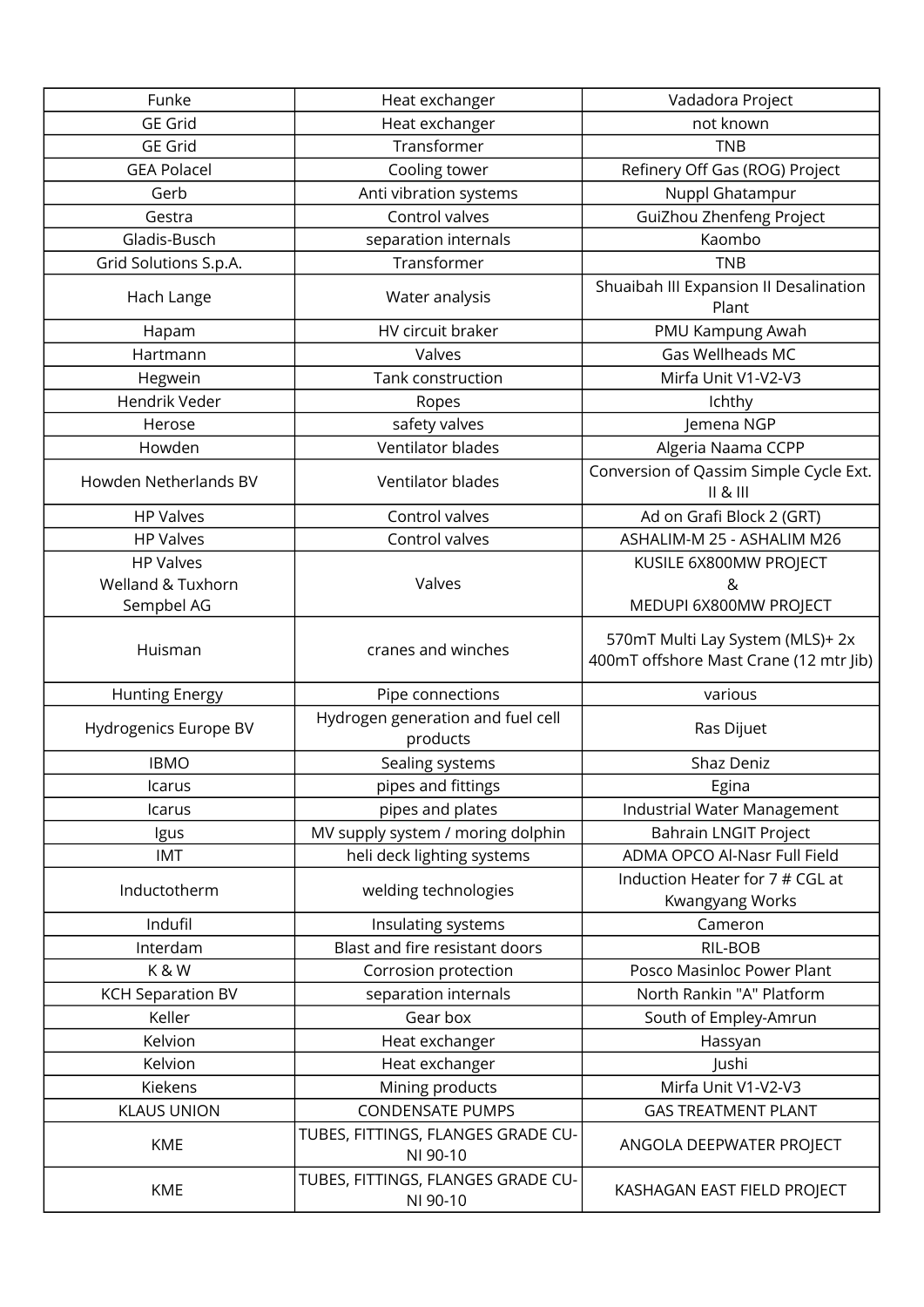| Krohne                     | Flow meter                                             | FDP 2012 PW Upgrade                                        |
|----------------------------|--------------------------------------------------------|------------------------------------------------------------|
| Krohne                     | Flow meter                                             | Touatgaz                                                   |
| <b>KSB</b>                 | Centrifugal pumps                                      | Canaragua                                                  |
| Lankhorst Mouldings        | plastic products                                       | EPCI Ichthys URF                                           |
| Lapp Insulators            | HV insulators                                          | <b>TNB</b>                                                 |
| Leistritz                  | pumps and valves                                       | Gas Track 5                                                |
| Leser                      | safety valves                                          | Jemena NGP                                                 |
| LEWA                       | pump systems                                           | Greater Enfield DeVelosi opment                            |
| Lisega                     | installation systems                                   | PRIMARY PIPING Package KAPP - 03&04,                       |
| Lisega SE                  | Snubbers<br>Type S1 - Type S6                          | NPCIL- PRIMARY PIPING PACKAGE<br>KAPP 3+4 RAPP 7+8         |
| Lisega SE                  | <b>VARIABLE SPRING HANGERS</b><br>AND CONSTANT HANGERS | NTPC TANDA 2 (2 X 660 MW)                                  |
| Machinefabr. Amersfoort    | Metall processing                                      | Wikinger Offshore Wind Farm                                |
| Magnetrol                  | Pipes and spools                                       | ASHALIM-M 25 - ASHALIM M26                                 |
| <b>MDT</b>                 | Actuators                                              | IGD-E Phase 1 Package 3                                    |
| <b>MLP</b>                 | WELDED PIPES WITH DIFFERENT SIZES                      | Gasoducto Puchi                                            |
| <b>MLP</b>                 | WELDED PIPES WITH DIFFERENT SIZES                      | HS <sub>2</sub>                                            |
| MokVelosi d Valves         | valves                                                 | Maharaja Lela South                                        |
| MPC (Mülheim Pipe Coating) | WELDED PIPES WITH DIFFERENT SIZES                      | Cadent Gas                                                 |
| MPC (Mülheim Pipe Coating) | WELDED PIPES WITH DIFFERENT SIZES                      | Feeder 9 UK                                                |
| MPC (Mülheim Pipe Coating) | <b>WELDED PIPES WITH DIFFERENT SIZES</b>               | FELINDRE RECYCLE LOOP PROJECT                              |
| MPC (Mülheim Pipe Coating) | WELDED PIPES WITH DIFFERENT SIZES                      | HS <sub>2</sub>                                            |
| MPC (Mülheim Pipe Coating) | WELDED PIPES WITH DIFFERENT SIZES                      | Humber Pipeline Replacement                                |
| <b>MT Laboratories</b>     | various mechanical teting                              | Egina                                                      |
| Müller Quadax              | <b>BUTTERFLY VALVES</b>                                | Jemena                                                     |
| Mütec                      | measurement systems                                    | Yara                                                       |
| Neele Vat                  | Logistics                                              | Jazan                                                      |
| Ness Wärmetechnik          | Heat exchanger                                         | not known (Sandvik)                                        |
| Netzsch                    | pump systems                                           | Ampliación ETAP Colmenar Viejo                             |
| Netzsch                    | pumps                                                  | Netzsch                                                    |
| Neustädler Hafen           | ship loading                                           | Sooner Tulsa                                               |
| <b>NMI Euroloop</b>        | Liquid Calibration                                     | Touatgaz                                                   |
| <b>NMLK Clebecq</b>        | Pipes                                                  | Amman Strategic Reserve Terminal for<br>Petroleum Products |
| OneSubSea                  | <b>SCM Subsea Control Modul</b>                        | ABS Block KG DWN 983 (KG D6)                               |
| <b>Online Electronics</b>  | pipe line monitoring                                   | EPC Al Duqm                                                |
| Orga                       | Platform safety systems                                | 3 Barren Towers (3 BT)                                     |
| Ozkan                      | Steel structurs                                        | Shell Penguins RedeVelosi opment                           |
| Pentair                    | pumps and valves                                       | RIL-BOB                                                    |
| Pentair                    | Pumps and valves                                       | Saha Kim Motor Co. Ltd.                                    |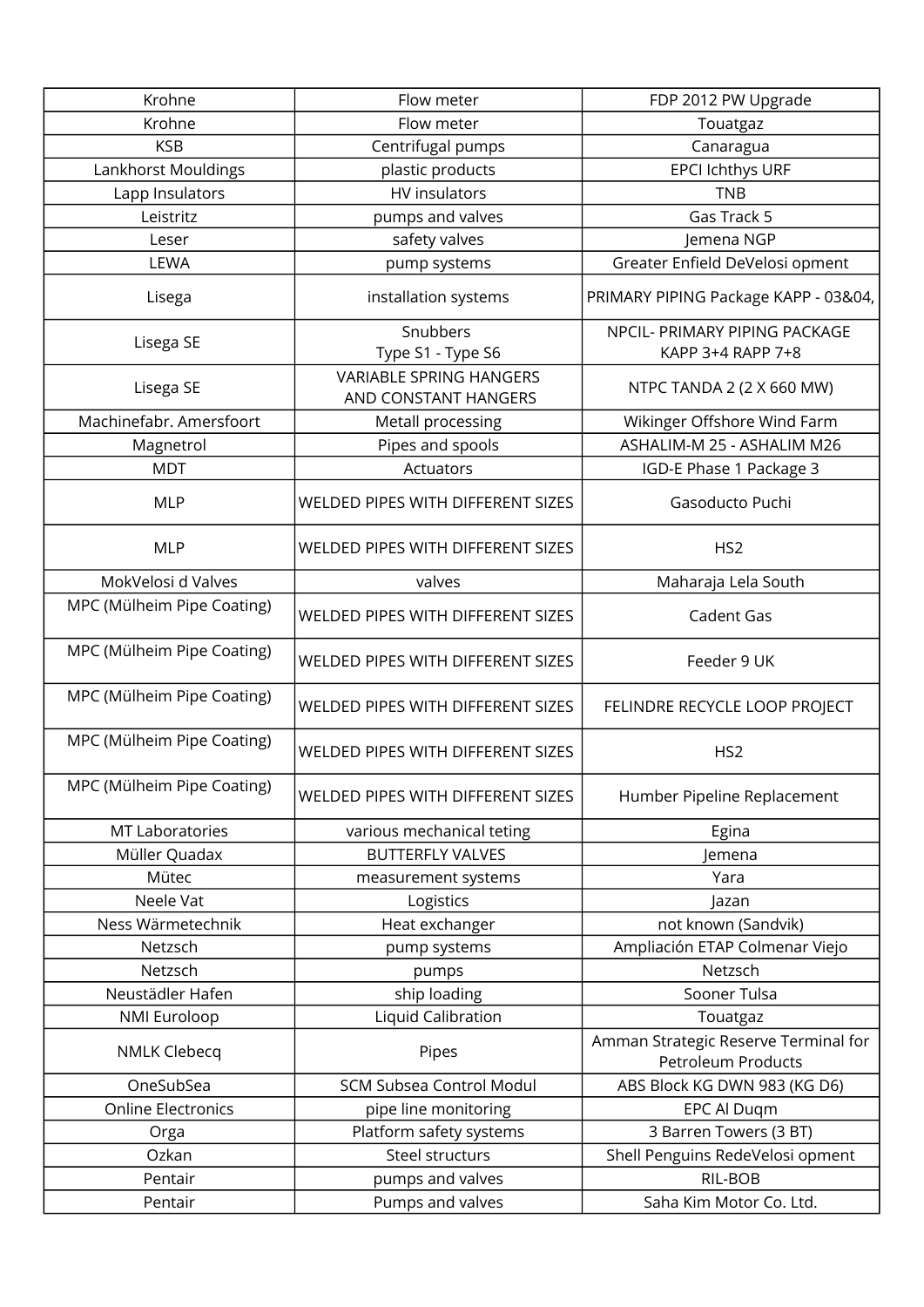| Pentair Valves                                       | valves                                             | Mirfa Unit V1-V2-V3              |
|------------------------------------------------------|----------------------------------------------------|----------------------------------|
| Petrogas                                             | petrogas systems                                   | Algeria Mostaghanem              |
| PFF Group                                            | pipes , flanges, fittings                          | CC CH Lichterfelde               |
| Pipecoating                                          | pipes                                              | Feeder 9 UK                      |
| Port of Bremen                                       | ship loading                                       | Sooner                           |
| Revicon / SGS                                        | separation internals                               | Ichthys                          |
| Rhenania BV                                          | pipe coating                                       | DSS FAKHR Loop Line              |
| Richter Chemietechn.                                 | pumps and valves                                   | GSK Montrose B 320               |
| <b>RMA</b>                                           | Valves                                             | <b>Bord Gais</b>                 |
| <b>S&amp;H</b>                                       | Filter systems                                     | Shaheen                          |
| Samson AG                                            | valves                                             | Stublach Phase 2                 |
| Schep                                                | precision metal products                           | Egina                            |
| Schnabel                                             | pipe coating                                       | HS2 Proj. Cadent Gas             |
| Schuck                                               | pipeline equipment                                 | Abernyte                         |
| Shandong Power                                       | Electrical power equipment                         | <b>TNB</b>                       |
| Siemens                                              | HV circuit braker                                  | <b>NG132</b>                     |
| Siemens                                              | Generators                                         | Ras Djinet                       |
| Siemens                                              | gas turbine                                        | <b>TAP</b>                       |
| Siemens                                              | HV circuit braker                                  | <b>TNB</b>                       |
| Siemens                                              | Electric motors                                    | <b>WND EPCC</b>                  |
| Siemens                                              | turbines                                           | PHO Siemens                      |
| SIG Combibloc                                        | Filler stations for food industry                  | 1819 Germanyubai - W             |
| <b>SL Piping</b>                                     | Pipes                                              | Flamanville Diesel               |
| <b>SMGB Testhouse</b>                                | WELDED PIPES WITH DIFFERENT SIZES                  | Cadent Gas                       |
| <b>SMGB Testhouse</b>                                | WELDED PIPES WITH DIFFERENT SIZES                  | Felindre Recycle Loop            |
| <b>SMGB Testhouse</b>                                | SEAMLESS LINE PIPES WITH DIFFERENT<br><b>SIZES</b> | Sooner Tulsa I - V               |
| <b>SMGB Testhouse</b>                                | various mechanical teting                          | Stampede                         |
| <b>SMLP</b>                                          | SAW pipes                                          | <b>Nation Grid</b>               |
| SMLP (SALZGITTER<br><b>MANNESMANN</b><br>LINE PIPES) | WELDED COATED AND BARE PIPES<br>(8150 TONS)        | ANDROMA PROJECT (ECOPETROL S.A.) |
| <b>SMT</b>                                           | pipe cladding                                      | ADMA OPCO Al-Nasr Full Field     |
| Sneep Industries                                     | Steel manufacturer                                 | Kaombo                           |
| Spie                                                 | Process equipment                                  | Aramco Khurais Crude Oil         |
| <b>SPX</b>                                           | Metering pumps                                     | Egypt Delta                      |
| Staalbouw Boom                                       | Steel manufacturer                                 | Jaworzno                         |
| Staalbouw Boom                                       | Steel manufacturer                                 | Kaombo                           |
| <b>STAHL</b>                                         | Distribution boards (Atex)                         | Karbala Refinery                 |
| <b>Stork Thermeg</b>                                 | <b>Burners and boilers</b>                         | Mirfa Unit V1-V2-V3              |
| Sulzer Pumpen                                        | Pump skids                                         | 1868 - India - W                 |
| <b>SZMF</b>                                          | various mechanical teting                          | Cadent Gas                       |
| <b>SZMF</b>                                          | mechanical testing                                 | HS2 Proj. Cadent Gas             |
| <b>SZMF Testlab</b>                                  | various mechanical teting                          | Feeder 9 UK                      |
| Testhouse                                            | Mec hanical testing                                | M11 Junction 7a                  |
| Testhouse                                            | mechanical testing                                 | ONG C 11 Well Mucline Tree       |
|                                                      |                                                    |                                  |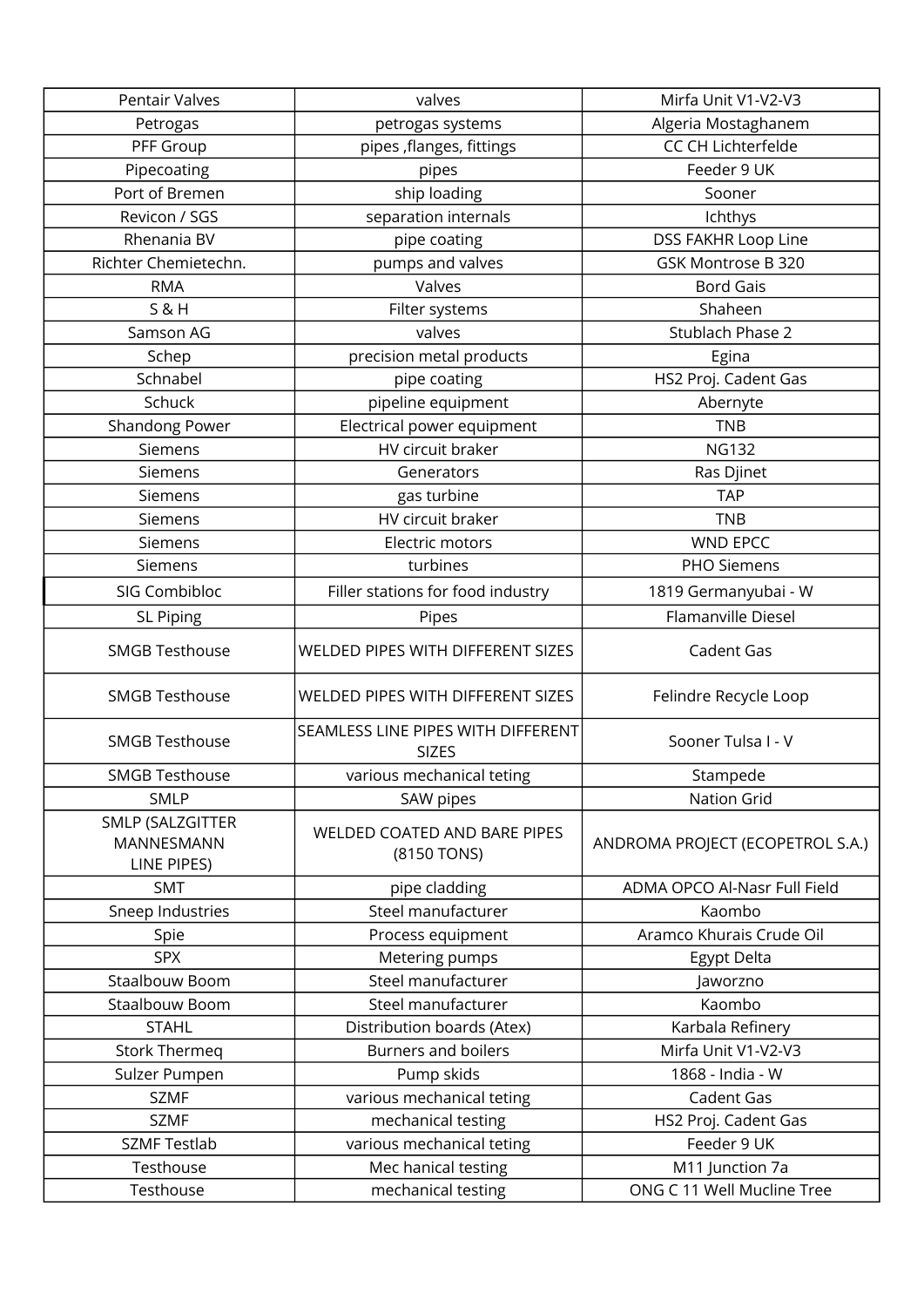| Testlab                                                | mechanical testing                                                                                                | Willington Project                                                                                                                                                                                                                                                        |
|--------------------------------------------------------|-------------------------------------------------------------------------------------------------------------------|---------------------------------------------------------------------------------------------------------------------------------------------------------------------------------------------------------------------------------------------------------------------------|
| Thermo Electric                                        | <b>Temperature Sensors</b>                                                                                        | Touatgaz                                                                                                                                                                                                                                                                  |
| <b>TKF</b>                                             | Cable systems                                                                                                     | GDP                                                                                                                                                                                                                                                                       |
| Trench Italian                                         | HV circuit braker                                                                                                 | <b>TNB</b>                                                                                                                                                                                                                                                                |
| Trustlube                                              | Lubrication systems                                                                                               | Kaombo                                                                                                                                                                                                                                                                    |
| Tuboscope                                              | Tubular inspection                                                                                                | Not known                                                                                                                                                                                                                                                                 |
| Vallourec                                              | SEAMLESS LINE PIPES WITH DIFFERENT<br><b>SIZES</b>                                                                | Kaombo                                                                                                                                                                                                                                                                    |
| Vallourec                                              | SEAMLESS LINE PIPES WITH DIFFERENT<br><b>SIZES</b>                                                                | Stampede                                                                                                                                                                                                                                                                  |
| Vallourec                                              | <b>SEAMLESS PIPES</b><br>(OCTG + PLAIN ENDS) INCL. COUPLING<br><b>MATERIAL</b><br>(VAM TOP + VAM-TTR CONNECTIONS) | <b>BIG FOOT PROJECT</b><br>(APPROX. 27.000 M SMLS PIPES)                                                                                                                                                                                                                  |
| Vallourec                                              | SEAMLESS LINE PIPES WITH DIFFERENT<br><b>SIZES</b>                                                                | <b>CLOV PROJECT</b><br>(APPROX. 200.000 M SMLS PIPES)                                                                                                                                                                                                                     |
| Vallourec                                              | STRUCTURAL STEELS                                                                                                 | KIZOMBA SATELLITES PROJECT                                                                                                                                                                                                                                                |
| Vallourec                                              | SEAMLESS LINE PIPES WITH DIFFERENT<br><b>SIZES</b>                                                                | MADDOG <sub>2</sub>                                                                                                                                                                                                                                                       |
| Vallourec                                              | SEAMLESS PIPES (VAM SLIJ-II-KA,<br>INTEGRAL CONNECTED + PLAIN ENDS)                                               | SOONER TULSA PROJECT<br>$I + II + III + IV + V (2015, 2016 AND 2017)$                                                                                                                                                                                                     |
| Vallourec                                              | SEAMLESS LINE PIPES WITH DIFFERENT<br><b>SIZES</b>                                                                | SUBSEA 7 / MARUBENI - LONDON                                                                                                                                                                                                                                              |
| Vallourec Düsseldorf<br>EEW (Erndtebrücker Eisenwerke) | PLATES, SAW AND SEAMLESS PIPES                                                                                    | BOHAI BAY PROJECT PHASE II (2007 -<br>2010)                                                                                                                                                                                                                               |
| Vallourec                                              | <b>SEAMLESS PIPES</b><br>(OCTG + PLAIN ENDS) AND COUPLING<br><b>MATERIAL</b><br>(VAM TOP CONNECTIONS)             | <b>TOTAL CONGO</b><br><b>TOTAL E&amp;P RUSSIE</b><br>TOTAL UPSTREAM NIGERIA LIMITED<br>TOTAL INFRASTRUCUTRES GAZ FRANCE<br>(TIGF)<br><b>TOTAL GABON</b><br>TOTAL E&P BORNEO B.V.<br><b>TOTAL ALGERIE</b><br><b>TOTAL BOLIVIE</b><br><b>TOTAL NORGE</b><br>TOTAL E&P EGYPT |
| van Leeuwen                                            | Steel products                                                                                                    | Kaombo                                                                                                                                                                                                                                                                    |
| van Leusden                                            | cranes and winches                                                                                                | 3 Barren Towers (3 BT)                                                                                                                                                                                                                                                    |
| <b>VDL-KTI</b>                                         | oil and gas equipment                                                                                             | Jazan                                                                                                                                                                                                                                                                     |
| Velosi dstaal BV                                       | pipes                                                                                                             | <b>ATEX Remedial Works</b>                                                                                                                                                                                                                                                |
| Verhoef                                                | Aluminum Structures                                                                                               | KLE Marine Lift Campaign                                                                                                                                                                                                                                                  |
| Vesuvius                                               | metal flow engineering                                                                                            | Vesuvius                                                                                                                                                                                                                                                                  |
| W.Schulz                                               | fittings and flanges                                                                                              | Hasbah                                                                                                                                                                                                                                                                    |
|                                                        |                                                                                                                   |                                                                                                                                                                                                                                                                           |
| Welland & Ttuxhorn                                     | valves                                                                                                            | Ghatampur                                                                                                                                                                                                                                                                 |
| Wero                                                   | valve skid                                                                                                        | Russia Omsk                                                                                                                                                                                                                                                               |